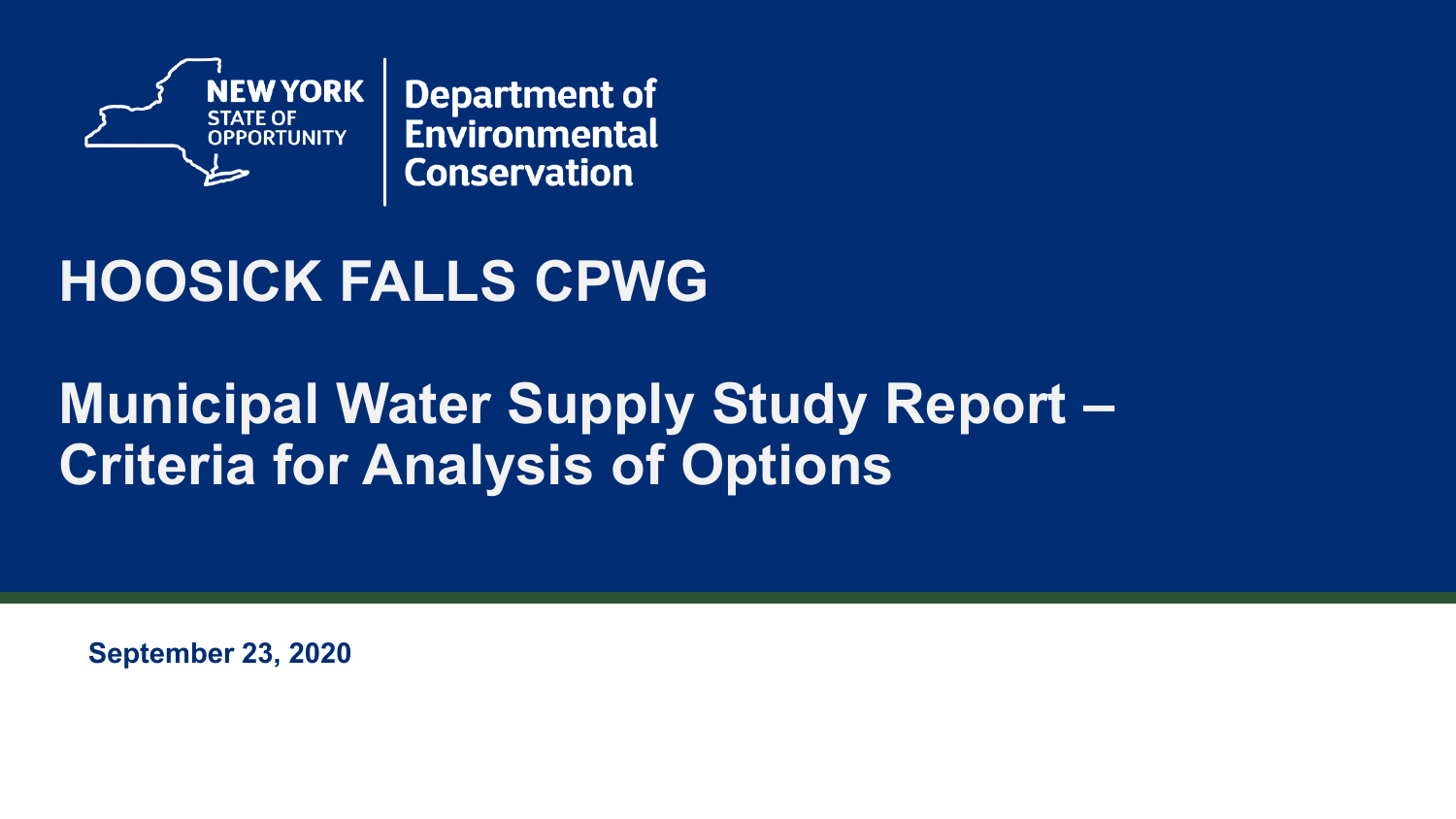## **CPWG Evaluation Criteria**

*Three Sources of Standards, Regulation and Guidance (SCGs)*

- 1. Superfund Cleanup Program (6NYCRR Part 375, Section 1.8)
- 2. NYS Public Water Supply (10NYCRR Part 5, Subpart 5-1)
- 3. Recommended Standards for Water Works (Great Lakes Upper Mississippi River Board of State and Provincial Public Health and Environmental Managers, A.K.A. "Ten States Standards")



Department of Ionservation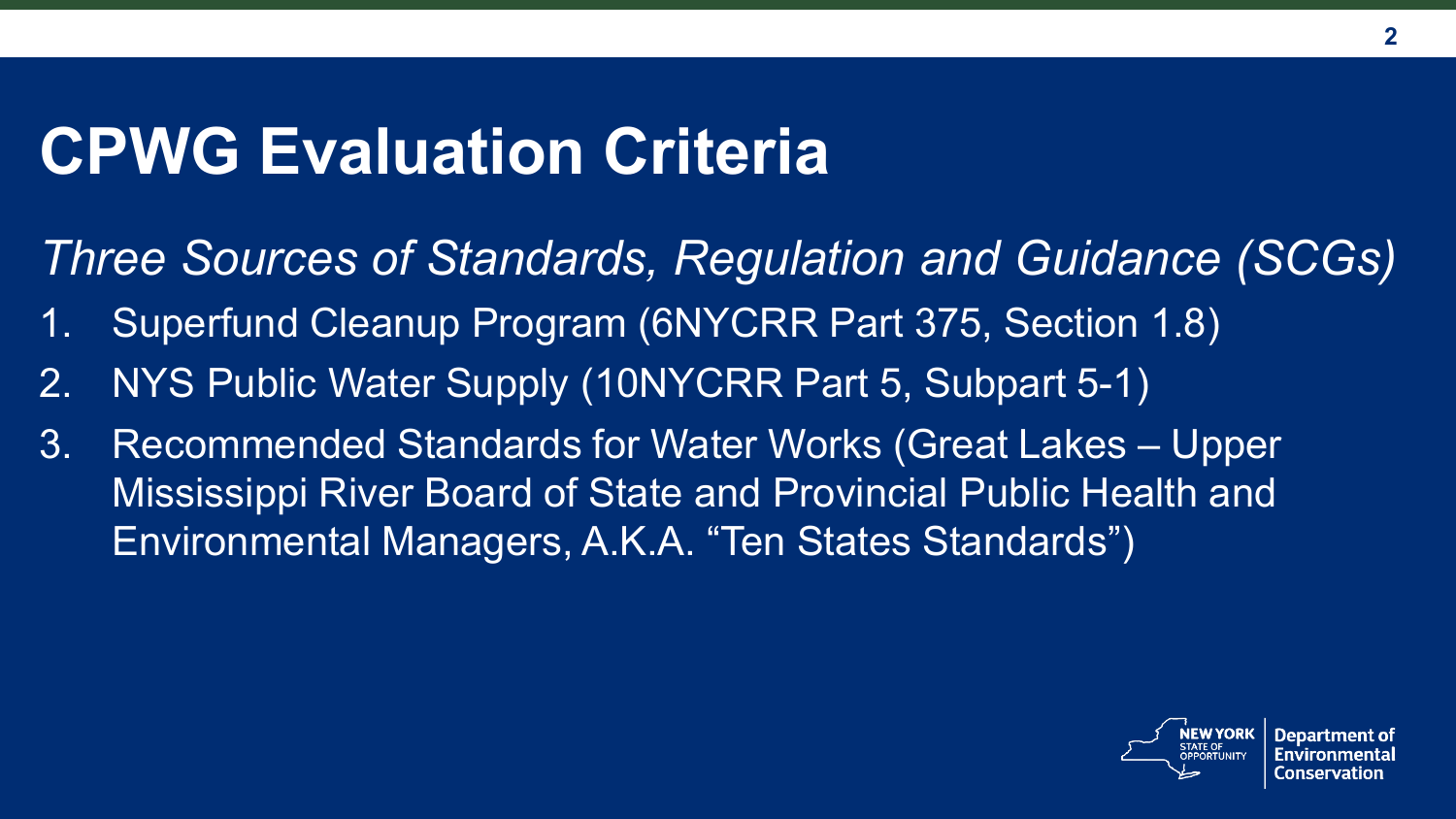## **Superfund Evaluation Criteria**

*Threshold Criteria – Criteria that MUST be satisfied in order for an alternative to be considered for selection:*

- Overall protection of human health and the environment;
	- Groundwater/Surface water/Soil/Air
	- Sensitive populations
	- Ecological resources

Compliance with applicable standards, criteria, and guidance (SCGs);

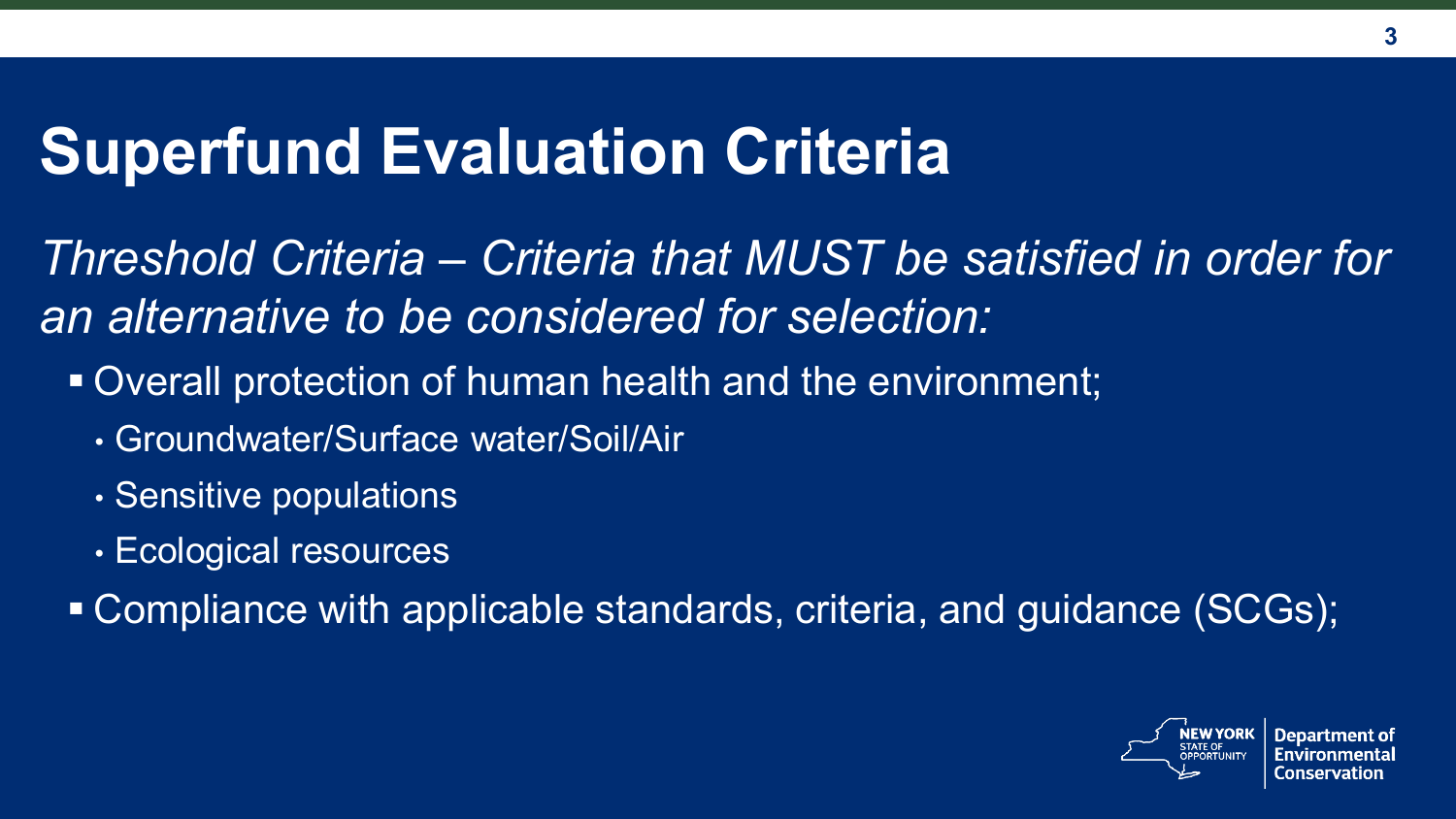# **Superfund Evaluation Criteria (Continued)**

#### *Balancing Criteria:*

- **Short-term effectiveness**
- **-** Long-term effectiveness and permanence
- Reduction of toxicity, mobility, or volume through treatment
- **Implementability**
- Cost

#### *Modifying Criterion:*

**Community Acceptance** - Determined by public comments and documented in a "Responsiveness Summary" published with the Record of Decision (ROD) **IEW YORK Department of** 

.onservation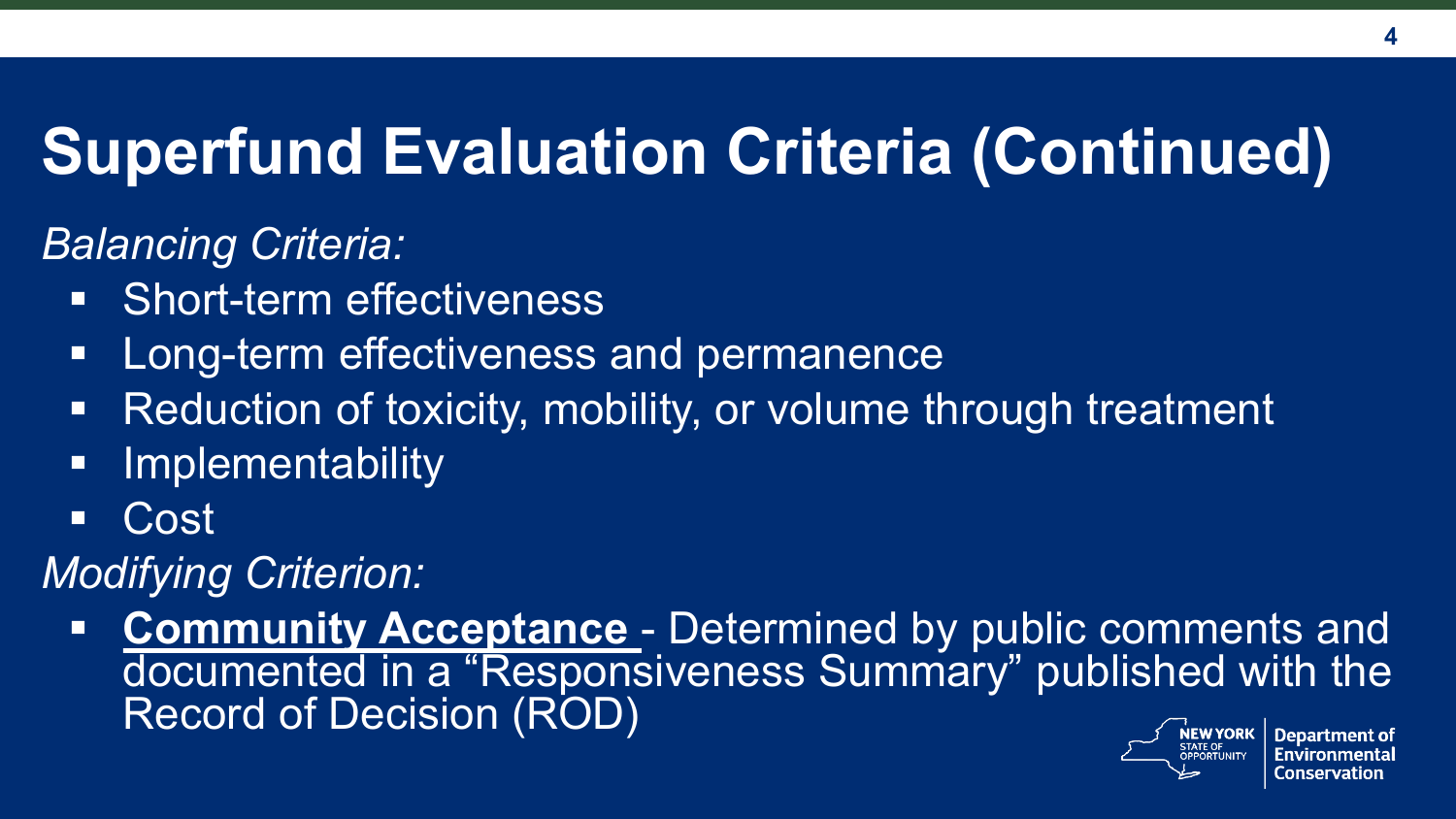# **Public Water Supply Requirements (NYS)**

#### *10 NYCRR Subpart 5.1:*

- **Includes criteria for:** 
	- Organic and inorganic content
	- Available capacity
	- Redundancy
	- Reporting

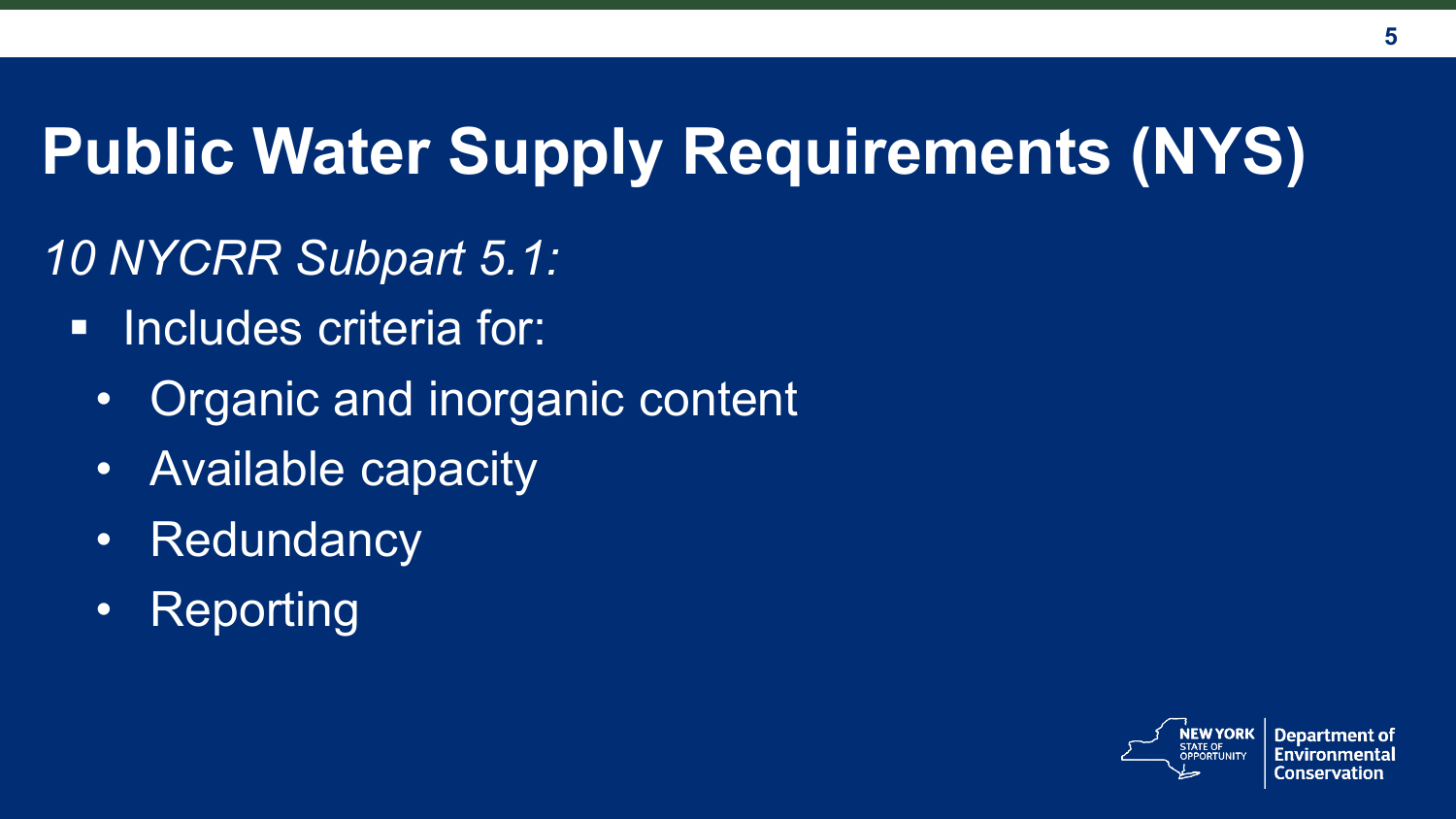

## **Ten States Standards: Part 1 – Submission of Plans, "Engineer's Report"**



**Department of** Environmental **Conservation**